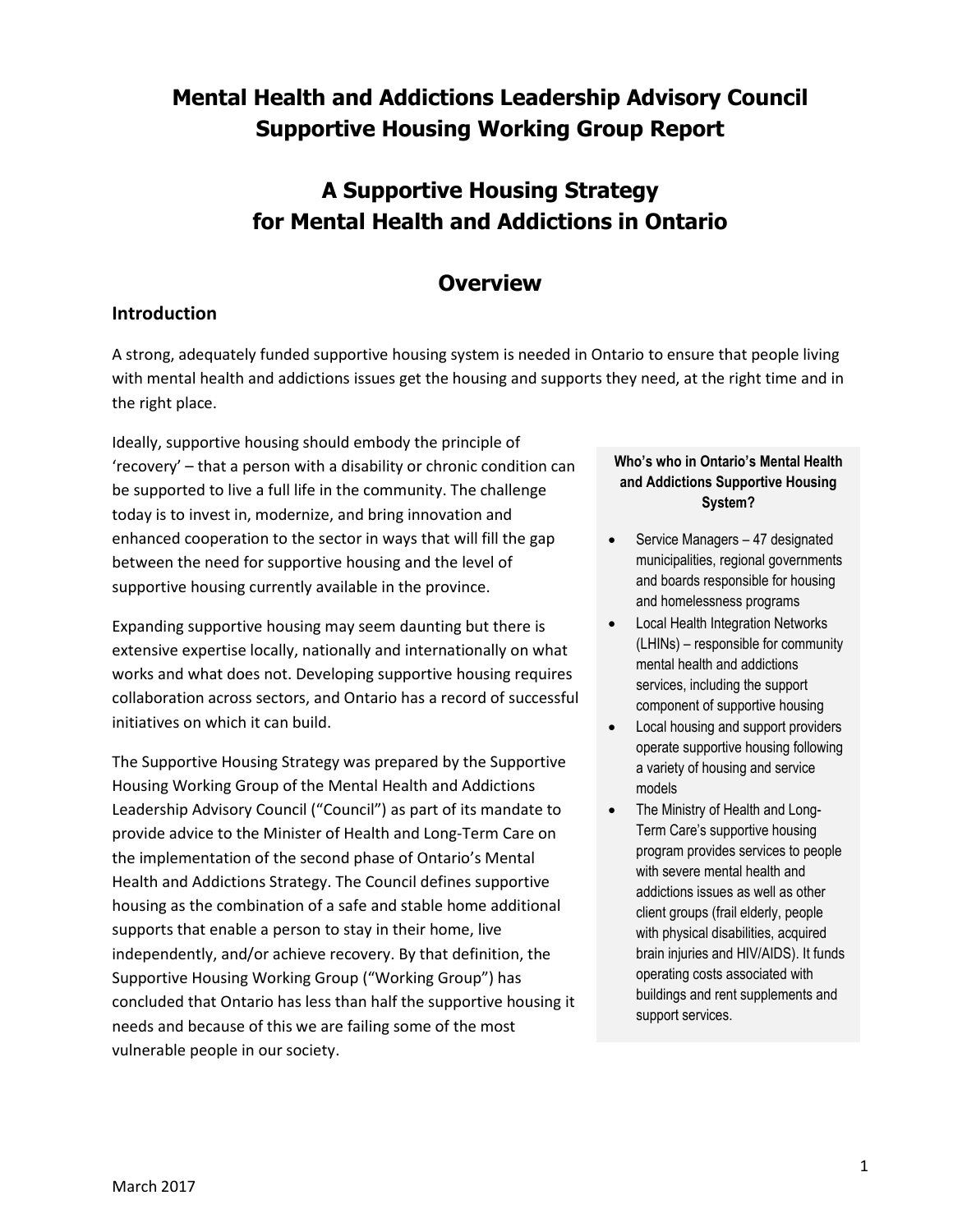### **Priorities for Supportive Housing for Ontarians with Severe Mental Health or Addictions**

The Working Group's overall conclusion is that action is urgently required. This strategy is designed to address four main challenges:



The Supporting Housing Strategy discusses in detail the scope of these challenges, outlines options and identifies preferred approaches to help the Ontario government and other key players plan for, invest in and deliver the supportive housing supports that many Ontarians need.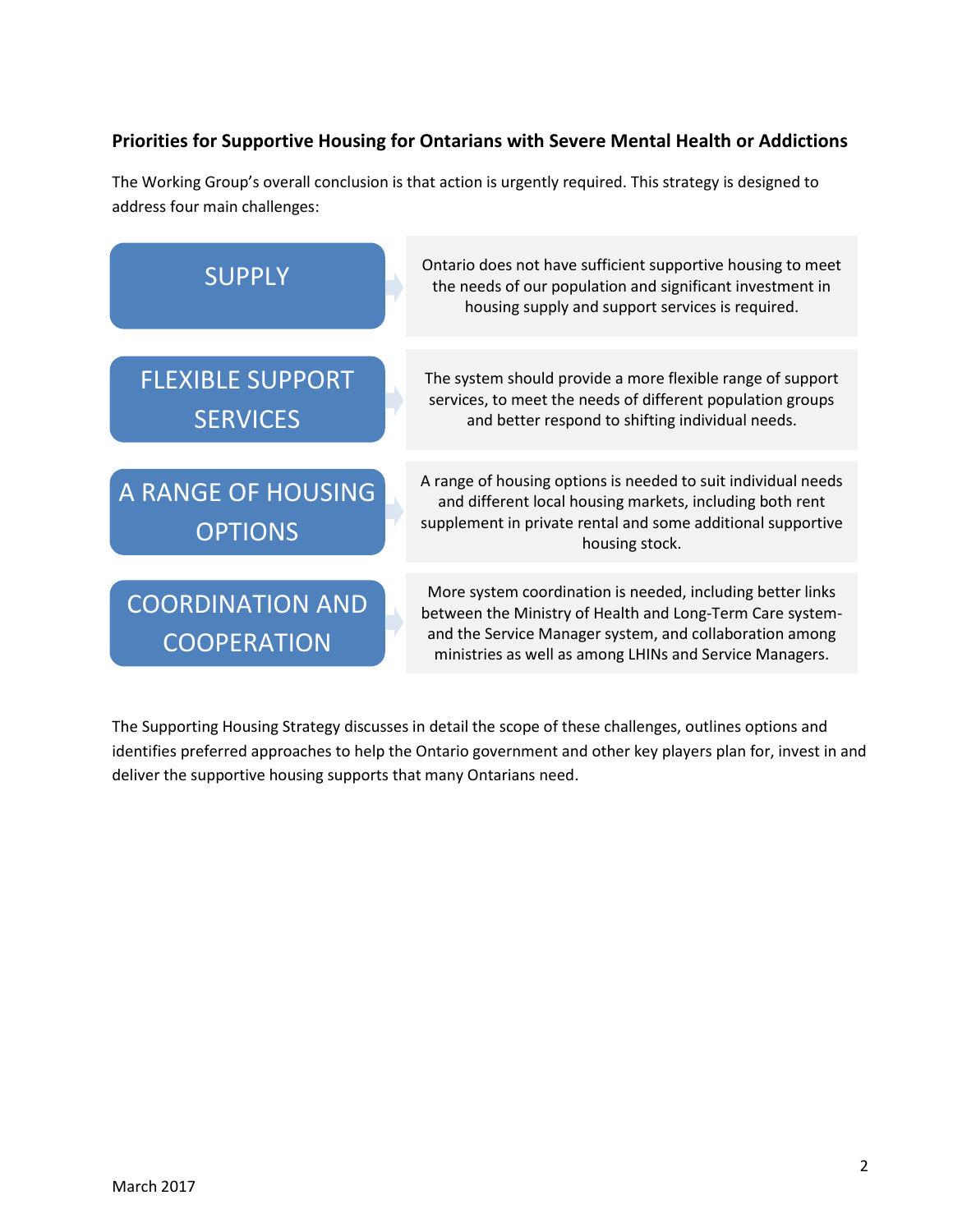## **SUPPLY**

The existing system comprises approximately 12,000 units administered by the Ministry of Health and Long Term Care, plus an estimated 10,000 units in the Service Manager system.

Based on research and prior reports, the Working Group recommends that at least 30,000 units be added over the next decade to Ontario's mental health and addictions supportive housing system.

The Working Group believes that the time is favourable for an expansion of mental health and addictions supportive housing in Ontario. The provincial Poverty Reduction Strategy, Mental Health and Addictions Strategy, Long-Term Affordable Housing Strategy Update, and the report of the Expert Advisory Panel on Homelessness are springboards for action. Enhanced federal funding for affordable housing and movement

toward a national housing strategy create a new impetus for real progress to be made. The Mental Health Commission of Canada has identified the need for more and better housing with supports. Local organizations across Ontario are working together to meet people's needs while also advocating for affordable housing and solutions to homelessness. Some Service Managers and LHINs have been developing new initiatives.

The Working Group recognizes that the funding required is significant. It involves a series of strategic government decisions about capital and ongoing operating investments, and requires detailed program design to ensure that the expansion integrates best practices, is based on evidence about what works, and draws on innovations from Ontario and other jurisdictions that have delivered good outcomes. Preliminary estimates about the costing of system expansion and the key assumptions used in arriving at those estimates are provided in Appendix A.

The Working Group's recommendation takes into consideration the evidence that the benefits from an adequately resourced supportive housing will help to offset some of these costs – increased physical health, reduced health care costs, decreased use of hospital and emergency services, and reduced pressures on other public services such as policing and the criminal justice system.

#### **Estimates of the Need for Supported Housing for Persons with Mental Health and Addictions**

- The Mental Health Commission of Canada *Turning the* Key estimated that the number of people in Ontario with a serious mental illness who are inadequately housed or in core housing need is between 40,000 and 134,000.
- The 2006 Senate report on mental illness and addictions (Kirby report) identified a shortfall of 57,000 across Canada, which equates to 22,000 for Ontario.
- Addictions and Mental Health Ontario has identified a need for 26,000 units.
- Analysis by the Wellesley Institute (forthcoming) estimates a need for an additional 33,000 to 80,000 units of housing with support for people with serious mental illness or addictions in Ontario.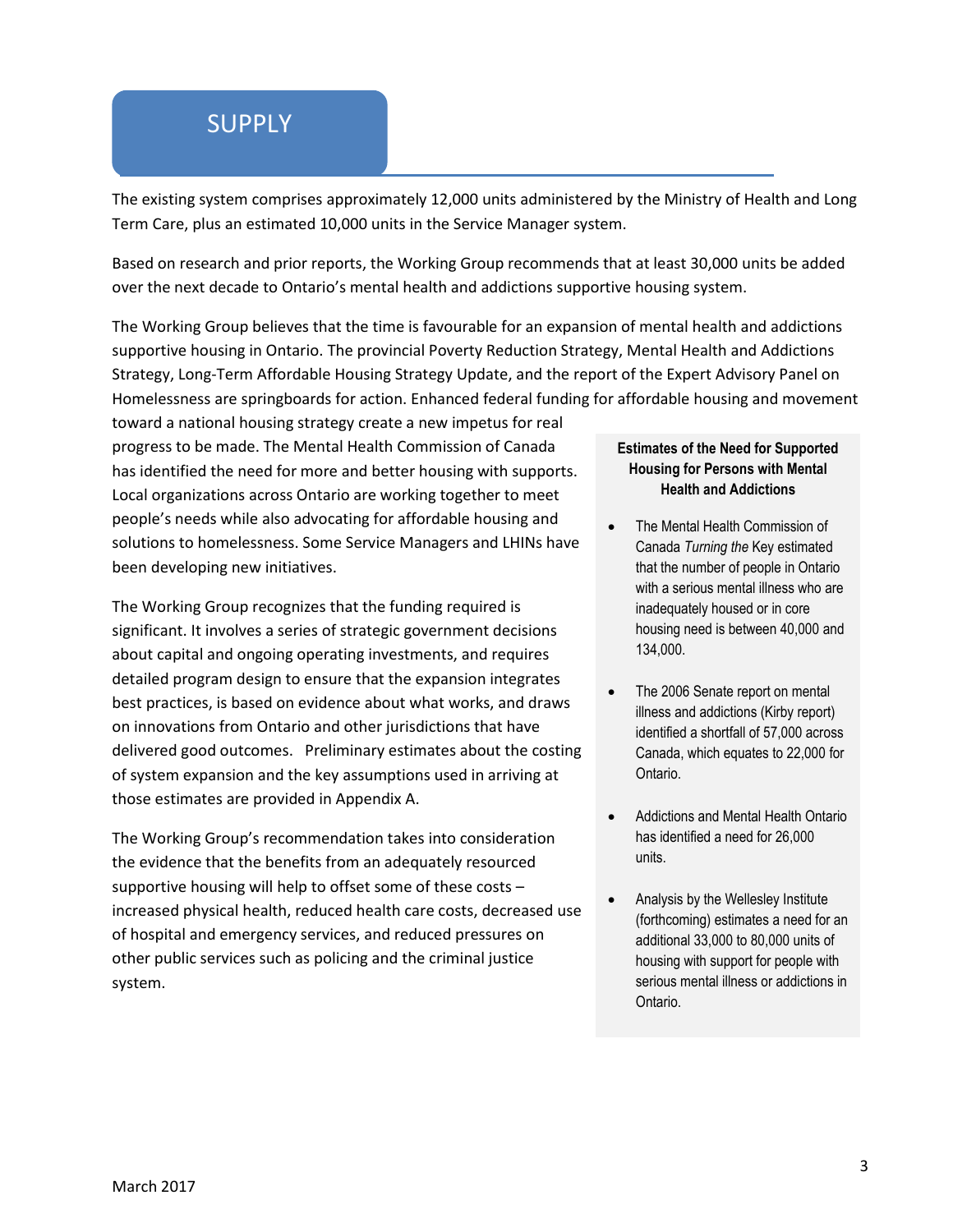# FLEXIBLE SUPPORT **SERVICES**

Best practice in supportive housing is to provide flexible supports that change as the person's needs change and are tailored to their particular needs. Much of the existing system of housing with supports consists of specific staffing levels that are attached to specific units, either in dedicated supportive housing or in dispersed supported market rental. Ontario needs to move toward a system where supports are more flexibly provided to people wherever they live – whether in private rental, dedicated supportive housing, or regular social housing – and can be more readily redeployed or reassigned to another person if an individual's support needs decline.

Supports should be client-driven, with an individual support plan prepared with the client. A range of high, medium, and low supports is needed.

A set of core supports could include housing-related aspects such as ensuring tenancy responsibilities are met and helping individuals to develop skills to manage their household. Health-related and case management supports could include informal support, linking people to specialized mental health or addiction services, primary health care, and social opportunities.

A variety of ancillary supports should also be available for various sub-populations, depending on needs (e.g., physical health needs, augmented home help or meals, managing medications, specific approaches for addictions or chronic homelessness).

# A RANGE OF HOUSING **OPTIONS**

Stable, affordable housing is essential for a healthy life and for recovery. Many Ontarians living with a disability or chronic condition have difficulty affording the cost of housing and face discrimination and a very limited range of housing options and choice of neighbourhoods.

Ontario has a diverse stock of housing with supports that is built on a series of past decisions, made incrementally over decades: Many boarding homes have their origins in the 1960s and 1970s, dedicated supportive housing dates from the 1980s and 1990s, and rent supplements have been the main focus since 1999. A comprehensive range of housing options is needed and legacy programs must be updated to reflect best practices and innovation. The expansion of the supportive housing system consistent with the recommendations in this report requires creativity and the flexibility to use all of the tools at our disposal.

To implement the strategy's recommendation for a 30,000-unit system expansion, the program should include both private-sector housing with rent supplement, and supportive housing development. While rent supplement is less costly in the short term, development of new supportive housing is essential to meet needs in rapidly growing communities, cities where market rents are escalating, and small communities with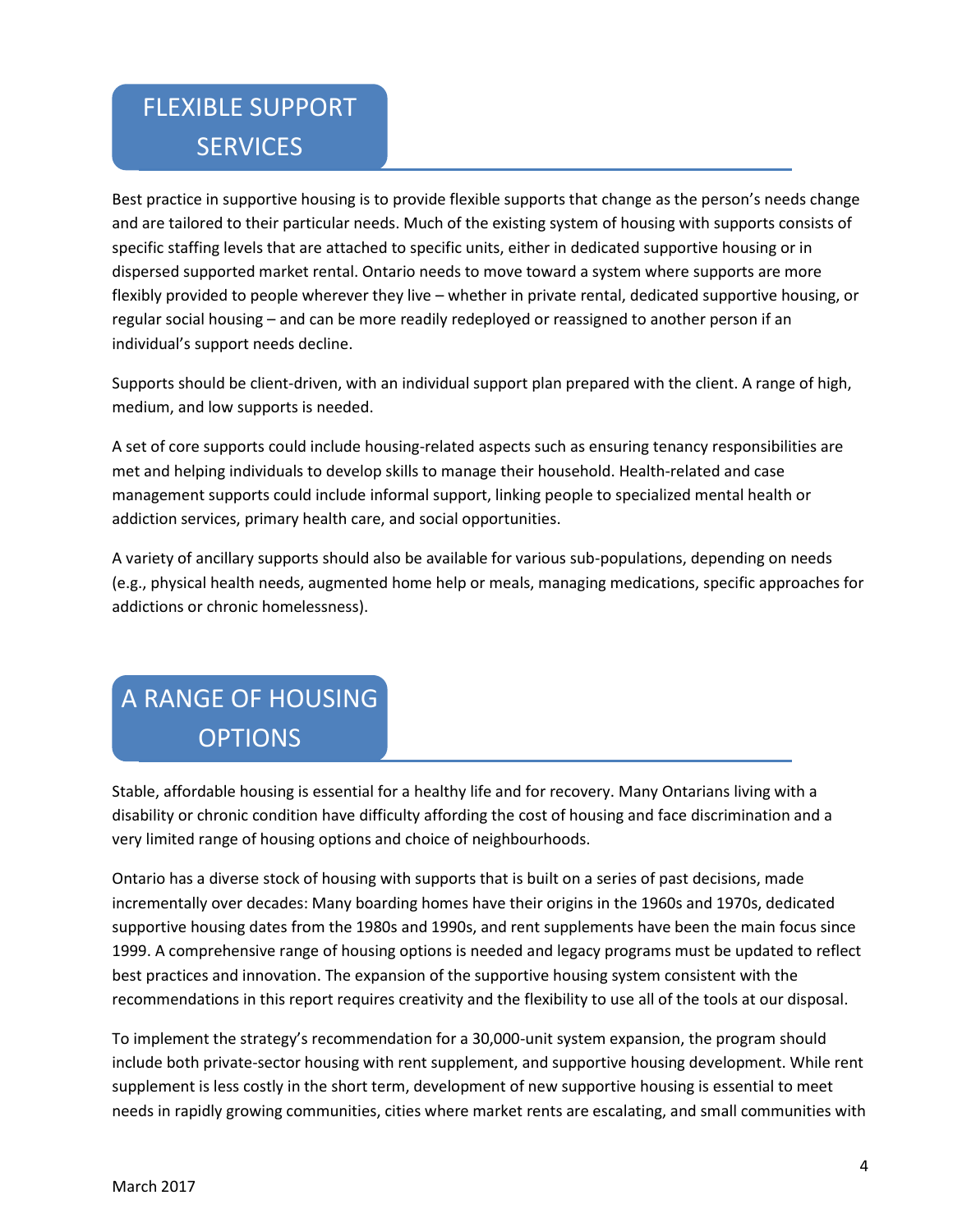few rental apartments. The Ontario government should adopt a mixed strategy, with options to choose a local mix suited to housing market conditions.

Independent apartments are the preferred approach, but in some cases congregate housing (with shared kitchens and living spaces) is appropriate. Permanent housing should be provided, with separate programs for time-limited or transitional residential accommodation. Most residents can receive flexible supports in any of these contexts, but dedicated buildings are usually required for high-support models. Movement toward coordinated access systems at the regional level should continue.

# COORDINATION AND **COOPERATION**

Leadership is required to meet evolving needs, implement coordinated access systems and make major investments in mental health and addictions supportive housing. Effective action to implement the recommendations in this strategy would require stronger commitments by provincial ministries, Service Managers and LHINs.

Right now there is no comprehensive framework that brings together MOHLTC-funded independent housing, boarding homes receiving public support, Service Manager-administered social housing, homelessness services, and community mental health and addictions services. Nevertheless, the Working Group believes that the priority must be enhanced coordination and cooperation, rather than a restructuring of the sector.

There is a new level of collaborative policy-making taking place among MOHLTC, the Ministry of Housing and other ministries, as demonstrated in the Long-Term Affordable Housing Strategy Update**.** The Ministry of Health and Long-Term Care and the Ministry of Housing should develop joint priorities specific to mental health and addictions supportive housing. This would enable supportive housing system expansion on the collaborative basis recommended here, and support joint LHIN-Service Manager priority-setting and coordination.

Achieving a more effective system of supportive housing will depend not only on provincial policy but on coordination between Service Managers and LHINs. While stronger relationships have been developing in some local areas, an enhanced approach is needed across Ontario. This strategy points toward fuller relationships between Service Managers and LHINs, to engage in joint planning around augmented resources and new activity. A strong LHIN role is needed in mental health and addictions supportive housing.